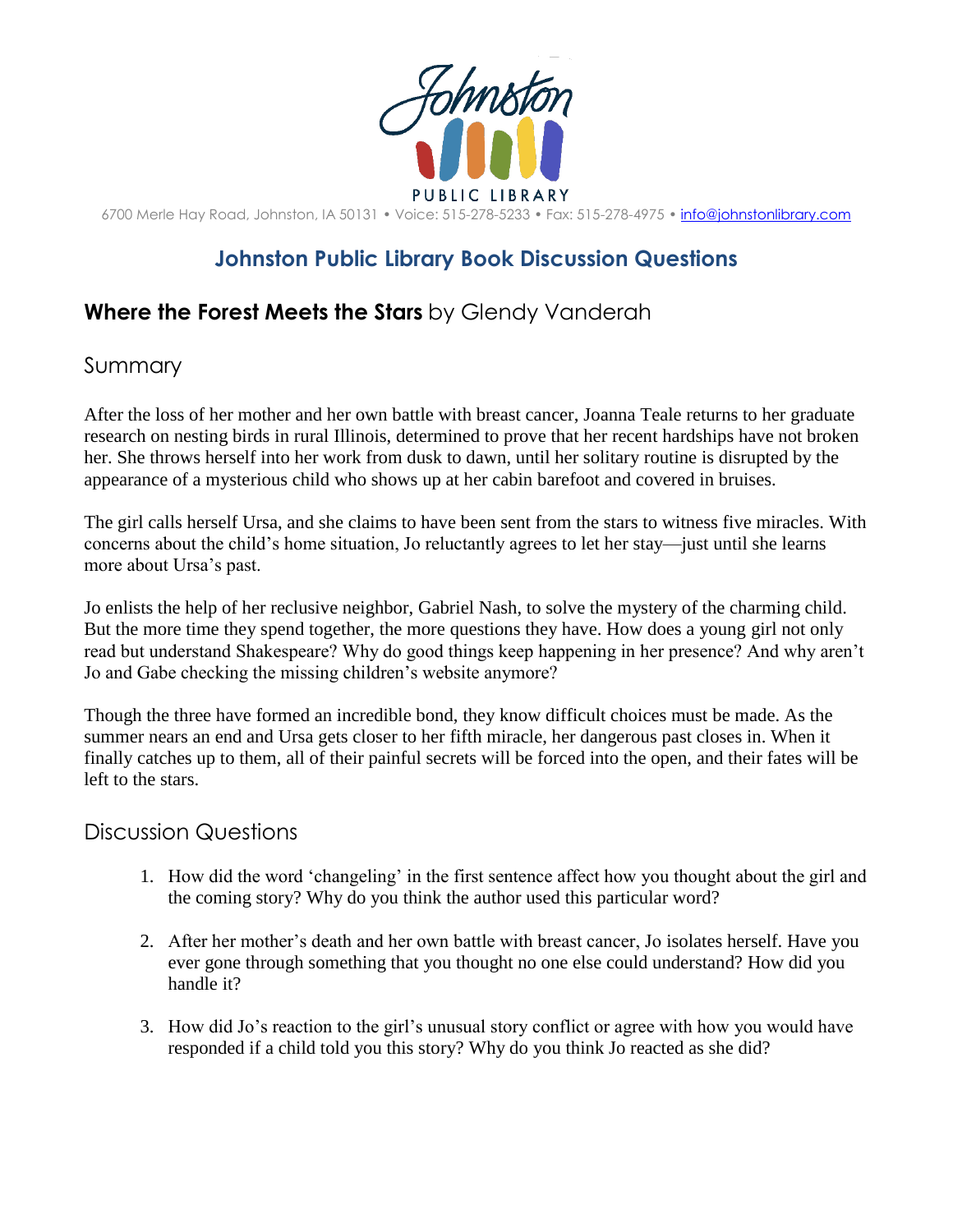- 4. What was your initial impression of Gabe? Have you ever had a first impression of a person and later discovered you had misjudged them? Now that you know his story, why do you think he abruptly drove away after he met Jo and Ursa on the Kinney property?
- 5. Were Jo and Gabe's decisions steered by Ursa's clever manipulation or by their unconscious or conscious willingness to be manipulated? If they were aware of it, why did they let it happen?
- 6. How might Jo's pre- and post-surgery images of herself help her relate to Ursa's insistence that she's an alien in a human body? Do you think Gabe had dual ways of seeing himself as well? Discuss how physical and emotional trauma changes people's views of themselves.
- 7. Is Jo's mother, in a way, still parenting her? Do you believe the lessons children learn from their parents, both good and bad, influence them all their lives? There are obvious differences between the parents of Jo, Ursa, and Gabe, but are there also similarities?
- 8. Why do you think Tabby and Jo got along so well? Do you think Tabby merited being Ursa's third miracle?
- 9. How is the word and idea of 'nest' used in different ways throughout the book? What themes in the story might nests represent? How do you think Gabe's renaming of the Pinwheel Galaxy to 'The Infinite Nest' relates to those themes?
- 10. Have you seen bitter sibling relationships like the one between Gabe and Lacey? Was Lacey's change at the end of the story realistic?
- 11. Depression can take many forms from mild to severe, and can be caused by hereditary, environmental, or both factors. Discuss how Gabe's history with his mother, father, sister, and George could have contributed to his social anxiety and breakdown in college. Do you think Jo's understanding of Gabe's depression and Gabe's own view of how severe it was were the same?
- 12. Do you think Jo's ways of helping Gabe were overbearing or sensible?
- 13. Discuss the different ways the word 'fate' is used throughout the book. Did you believe the events in this story were mostly caused by accidental twists of fate? How do you think Jo, Gabe, and Ursa would each answer that question?
- 14. Did the inclusion of Shakespearean characters help you see the story in new ways? What is the significance of Gabe telling Ursa she positively influenced the fates of the kittens Juliet and Hamlet?
- 15. How did you feel when the story suddenly shifted from the forest to the hospital? Discuss how this abrupt change of setting was important to the story.